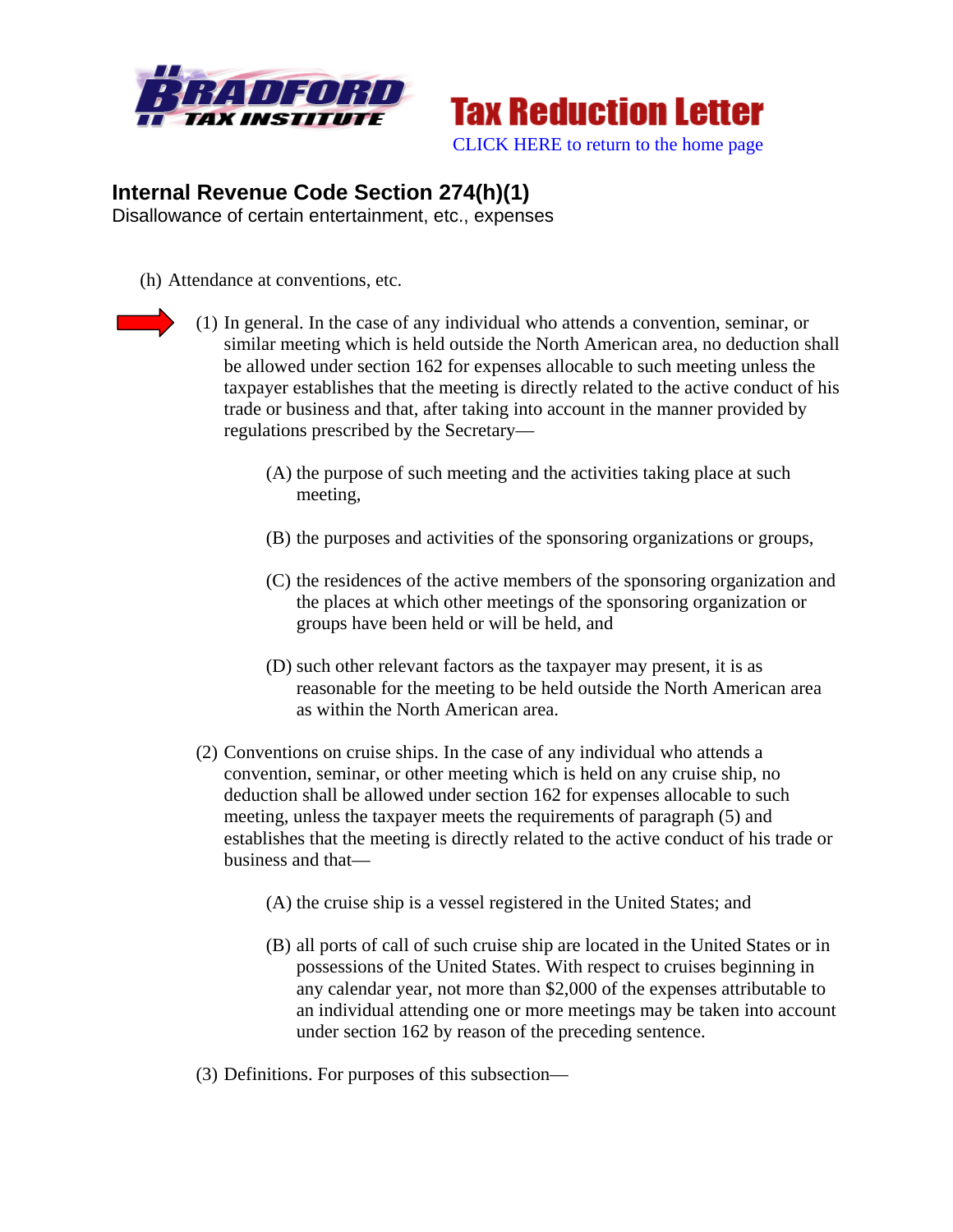- (A) North American area. The term "North American area" means the United States, its possessions, and the Trust Territory of the Pacific Islands, and Canada and Mexico.
- (B) Cruise ship. The term "cruise ship" means any vessel sailing within or without the territorial waters of the United States.
- (4) Subsection to apply to employer as well as to traveler.
	- (A) Except as provided in subparagraph (B), this subsection shall apply to deductions otherwise allowable under section 162 to any person, whether or not such person is the individual attending the convention, seminar, or similar meeting.
	- (B) This subsection shall not deny a deduction to any person other than the individual attending the convention, seminar, or similar meeting with respect to any amount paid by such person to or on behalf of such individual if includible in the gross income of such individual. The preceding sentence shall not apply if the amount is required to be included in any information return filed by such person under part III of subchapter A of chapter 61 and is not so included.
- (5) Reporting requirements. No deduction shall be allowed under section 162 for expenses allocable to attendance at a convention, seminar, or similar meeting on any cruise ship unless the taxpayer claiming the deduction attaches to the return of tax on which the deduction is claimed—
	- (A) a written statement signed by the individual attending the meeting which includes—
		- (i) information with respect to the total days of the trip, excluding the days of transportation to and from the cruise ship port, and the number of hours of each day of the trip which such individual devoted to scheduled business activities,
		- (ii) a program of the scheduled business activities of the meeting, and
		- (iii)such other information as may be required in regulations prescribed by the Secretary; and
	- (B) a written statement signed by an officer of the organization or group sponsoring the meeting which includes—
		- (i) a schedule of business activities of each day of the meeting,
		- (ii) the number of hours which the individual attending the meeting attended such scheduled business activities, and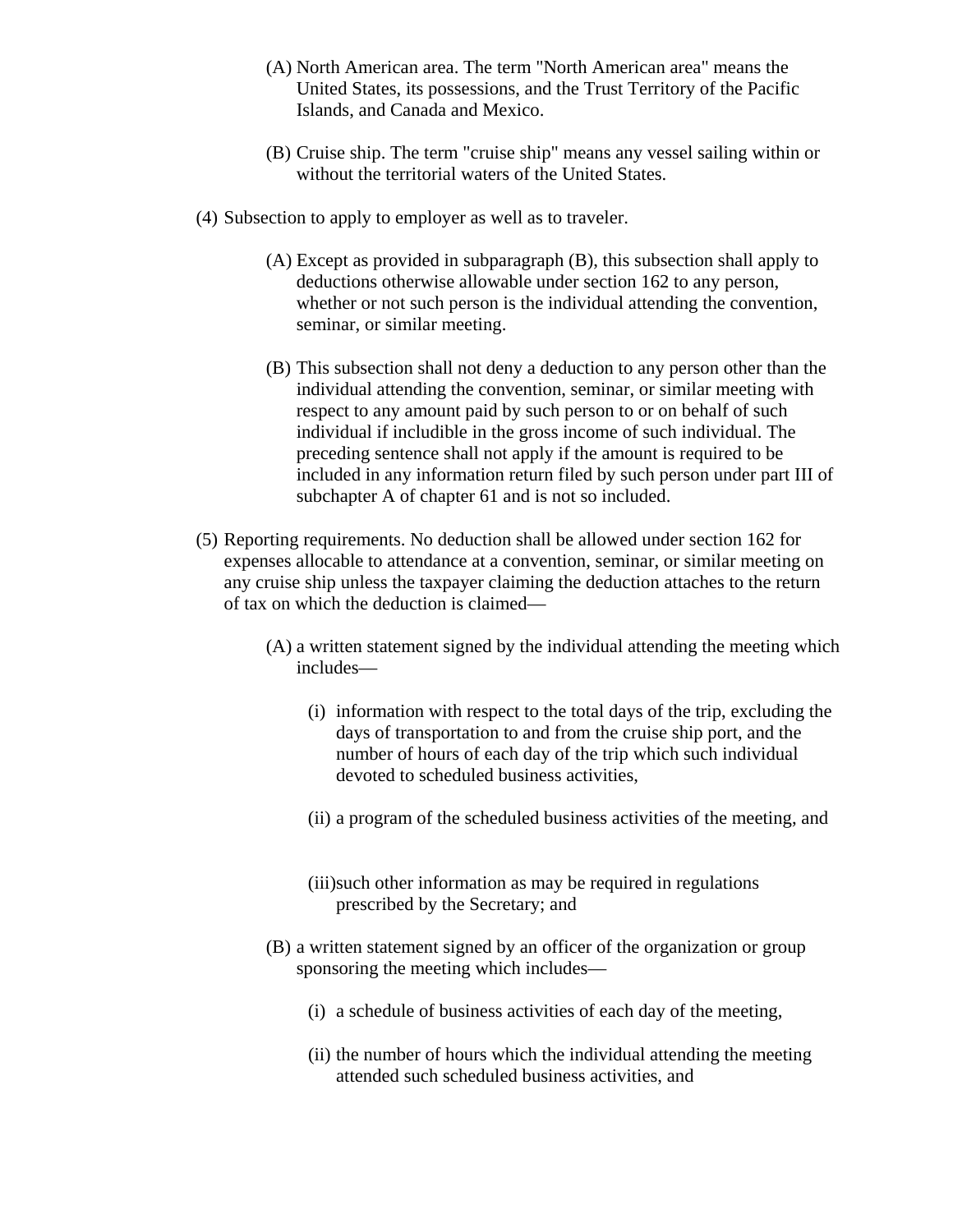- (iii)such other information as may be required in regulations prescribed by the Secretary.
- (6) Treatment of conventions in certain Caribbean countries.
	- (A) In general. For purposes of this subsection, the term "North American area" includes, with respect to any convention, seminar, or similar meeting, any beneficiary country if (as of the time such meeting begins)—
		- (i) there is in effect a bilateral or multilateral agreement described in subparagraph (C) between such country and the United States providing for the exchange of information between the United States and such country, and
		- (ii) there is not in effect a finding by the Secretary that the tax laws of such country discriminate against conventions held in the United States.
	- (B) Beneficiary country. For purposes of this paragraph, the term "beneficiary country" has the meaning given to such term by section 212(a)(1)(A) of the Caribbean Basin Economic Recovery Act; except that such term shall include Bermuda.
	- (C) Authority to conclude exchange of information agreements.
		- (i) In general. The Secretary is authorized to negotiate and conclude an agreement for the exchange of information with any beneficiary country. Except as provided in clause (ii), an exchange of information agreement shall provide for the exchange of such information (not limited to information concerning nationals or residents of the United States or the beneficiary country) as may be necessary or appropriate to carry out and enforce the tax laws of the United States and the beneficiary country (whether criminal or civil proceedings), including information which may otherwise be subject to nondisclosure provisions of the local law of the beneficiary country such as provisions respecting bank secrecy and bearer shares. The exchange of information agreement shall be terminable by either country on reasonable notice and shall provide that information received by either country will be disclosed only to persons or authorities (including courts and administrative bodies) involved in the administration or oversight of, or in the determination of appeals in respect of, taxes of the United States or the beneficiary country and will be used by such persons or authorities only for such purposes.
		- (ii) Nondisclosure of qualified confidential information sought for civil tax purposes. An exchange of information agreement need not